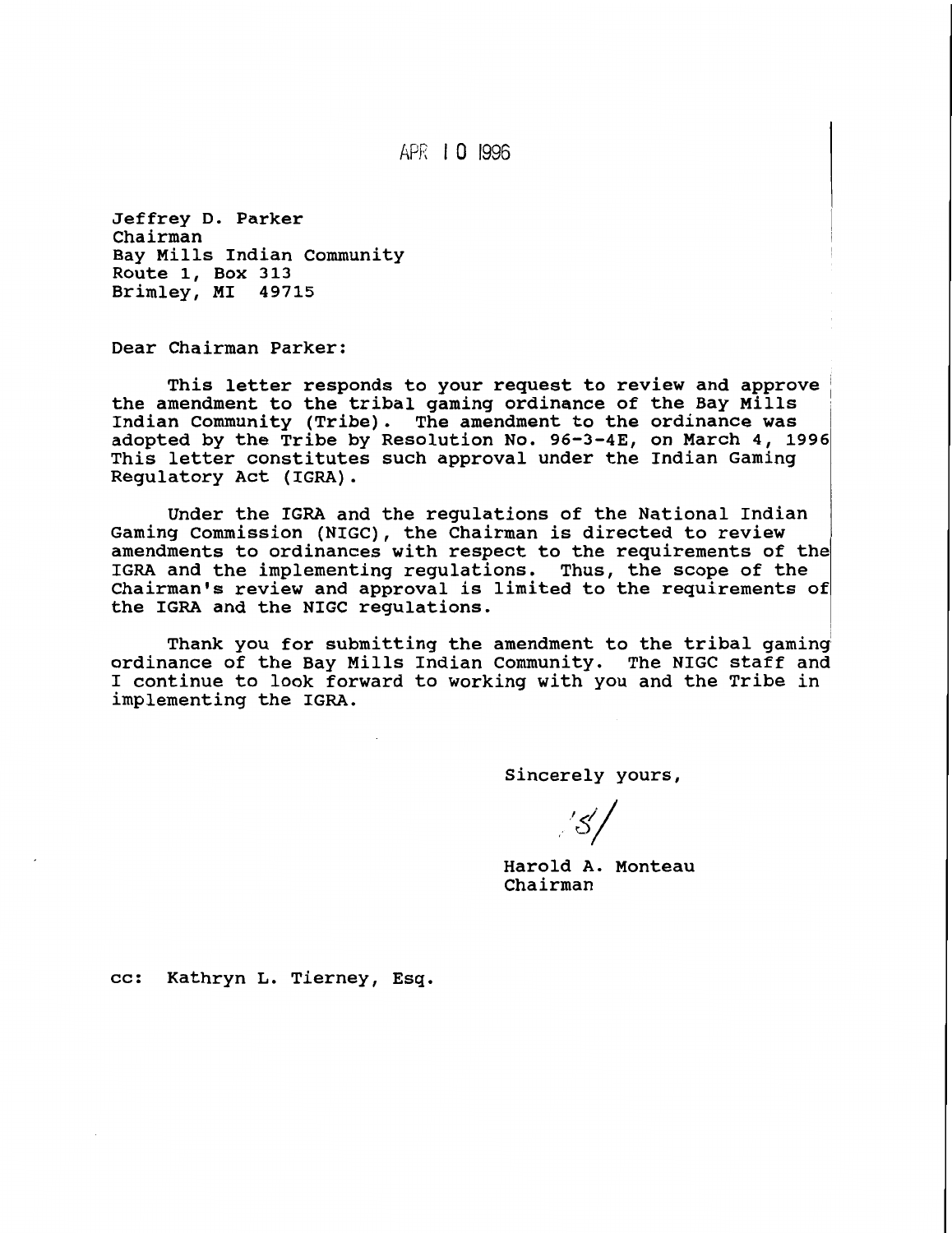# **BAY MILLS INDIAN COMMUNITY**

en<br>Statistik 

**RURAL ROUTE NO. 1 BRIMLEY, MtCHlGAN 49715** 

#### **RESOLUTION**

#### **Resolution No. 96-3-4 E**

- **WHEREAS** : The Bay Mills Indian Community is a federally recognized Indian tribe with a Constitution enacted pursuant to the Indian Reorganization Act of 1934, 25 U.S.C. sec. 461, et seq., and
- **WHEREAS** : The Tribe regulates gaming on its Reservation under a compact with the State of Michigan and under its Gaming Ordinance, and
- **WHEREAS** : The power of the Gaming Commission requires clearer definition in the Gaming Ordinance.
- **NOW, THEREFORE BE IT RESOLVED,** that the Executive Council of the Bay Mills Indian Community hereby adopts the following amendments to the Gaming Ordinance, which underlines additions and strikes out deletions:

6.8 Suspension or Termination of Employees.  $License.$ <br>(A) Gro

Grounds for Suspension or Termination. The Tribal Commission may suspend or terminate the license of any employee, after notice....

6.9 Temporary Suspension of Employee License.

**APPROVED** : **ATTEST** :

**Indian Community**<br> **MANIS** Indian Community<br> **MANIS** Council

Anthony Teeple, Secretary Bay Mills Indian Community **Executive Council**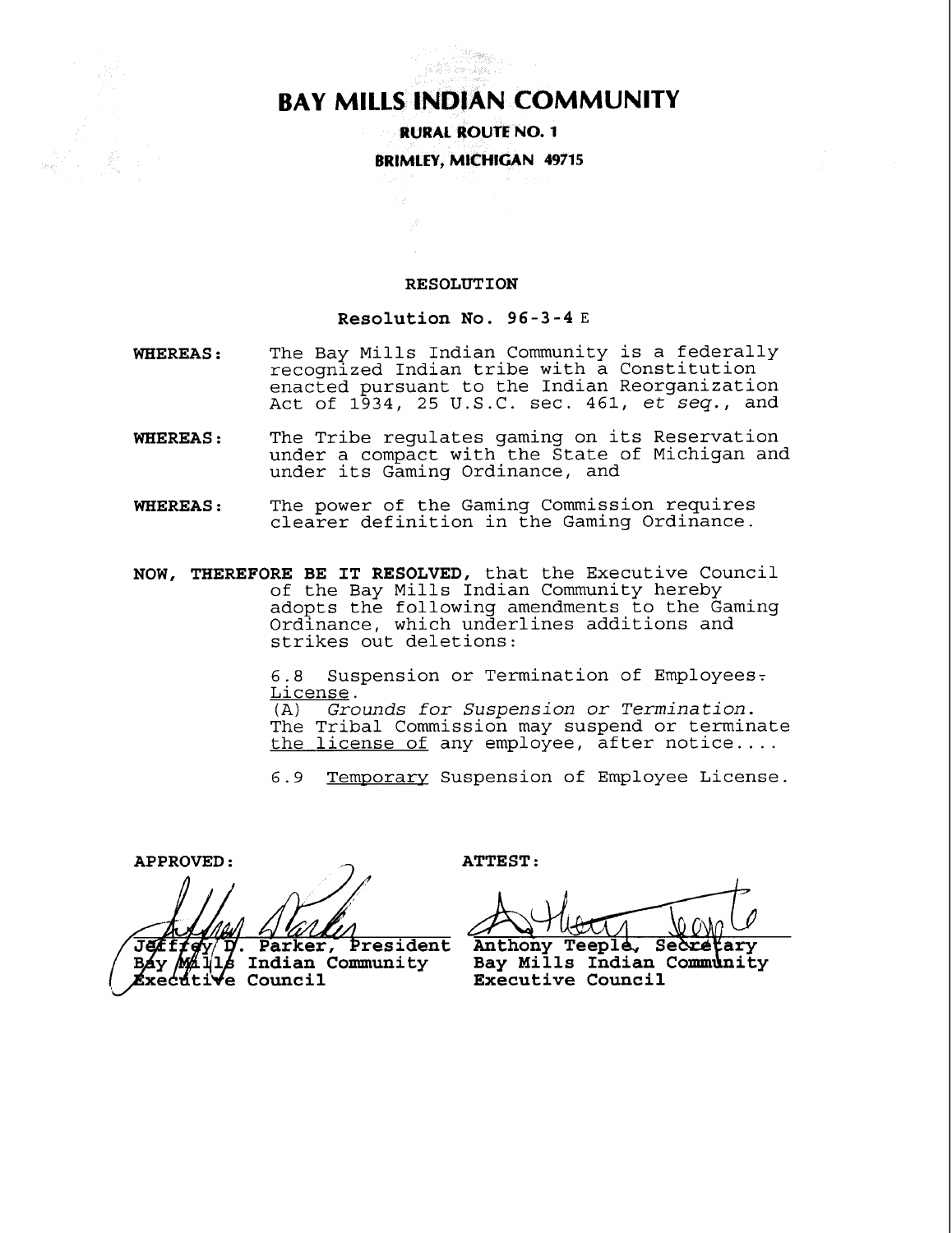## **Resolution No. 96-3-4E**

**MAR 2 1 1990** 

## **CERTIFICATION**

I, the undersigned, as Secretary of the Bay Mills Indian Community, do hereby certify that the above resolution was adopted and approved at a meeting of the Executive Council held at Bay Mills, Michigan, on the 4th resolution was adopted and approved at a meeting of the<br>Executive Council held at Bay Mills, Michigan, on the 4th<br>day of March, 1996, with a vote of <u>3</u> for, <u>2</u> opposed,<br><u>0</u> absent, and <u>0</u> abstaining. As per provisions o  $\overline{\mathtt{Bay}}$  Mills Constitution, the President must abstain except in the event of a tie.

Anthony Teeple, Secretary<br>Bay Mills Indian Community **larv Executive Council**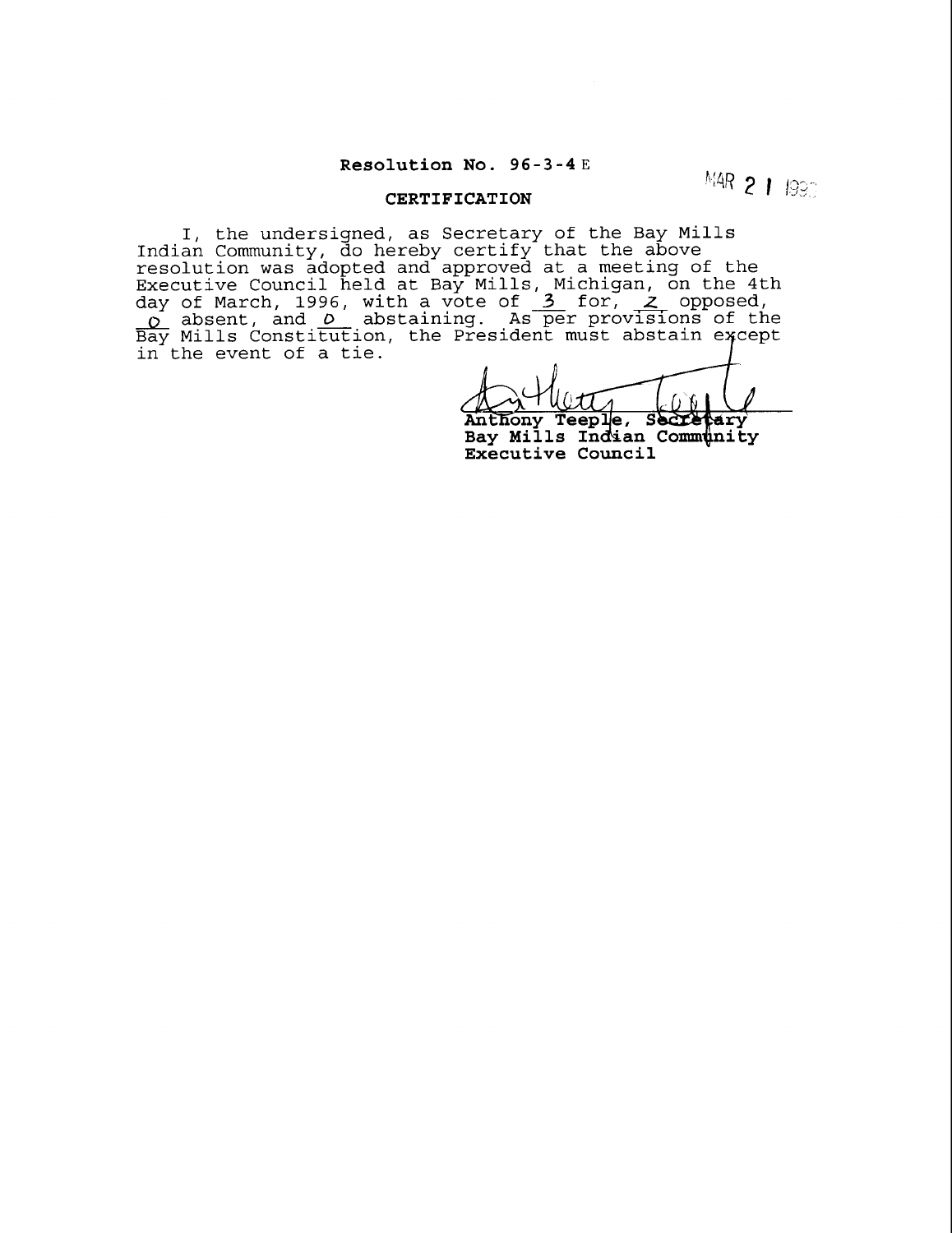| 5.3<br>5.4<br>5.5<br>5.6<br>5.7<br>5.8<br>5.9<br>5.10<br>5.11<br>5.12     | Types of Licenses 23<br>Application Procedures 23<br>Threshold Criteria Which a Potential Operator<br>License Application Fees 25<br>License Tax 25<br>Terms of License 25<br>Posting of Licenses 25<br>Gaming License Renewals 25<br>Annual Reports 26<br>Closure of a Tribal Licensed Gaming Activity                                                                                  |
|---------------------------------------------------------------------------|------------------------------------------------------------------------------------------------------------------------------------------------------------------------------------------------------------------------------------------------------------------------------------------------------------------------------------------------------------------------------------------|
| Section 6.<br>6.1<br>6.2<br>6.3<br>6.4<br>6.5<br>6.6<br>6.7<br>6.8<br>6.9 | Review Procedure 31<br>Scope of License 32<br>Licensing Period 32<br>Requirement to Produce License Upon Request.32<br>Suspension or Termination of Employee Licenses<br>Temporary Suspension of Employee Gaming                                                                                                                                                                         |
|                                                                           | Section 7. Provisions of General Applicability to All<br>7.2 Site and Operator Specified 35<br>7.3 License Not Assignable 35<br>7.4 Employee Licenses Required 35<br>7.5 Eligible Licensees 35<br>7.6 Employee Drug Tests 36                                                                                                                                                             |
|                                                                           | 7.7 Regulations Posted or Available 36<br>7.8 Minimum Age to Play 36<br>7.9 Minimum Age to Enter Facility 36<br>7.10 Posting of Rules of Play 36<br>7.11 Equipment Rental Restrictions 36<br>7.12 Restrictions on Gaming Apparatus Exchange 36<br>7.13 Approval of Gaming Materials Required36<br>7.14 Requisite Sale and Redemption Value 36<br>7.15 Record Maintenance Requirements 36 |
|                                                                           | 7.16 Liquor Sale Restrictions 37<br>7.17 Form of Payment for Chance to Play 37<br>7.18 Documentation of Winnings and Losses for<br>Tax Purposes 37<br>7.19 Taxes, Fees and Reports Timely Transmitted37<br>7.20 Response to Regulatory Inquiries 37<br>7.21 Display of Gaming License 37<br>7.22 Maintenance of Premises  37<br>7.23 Facility Security 37                                |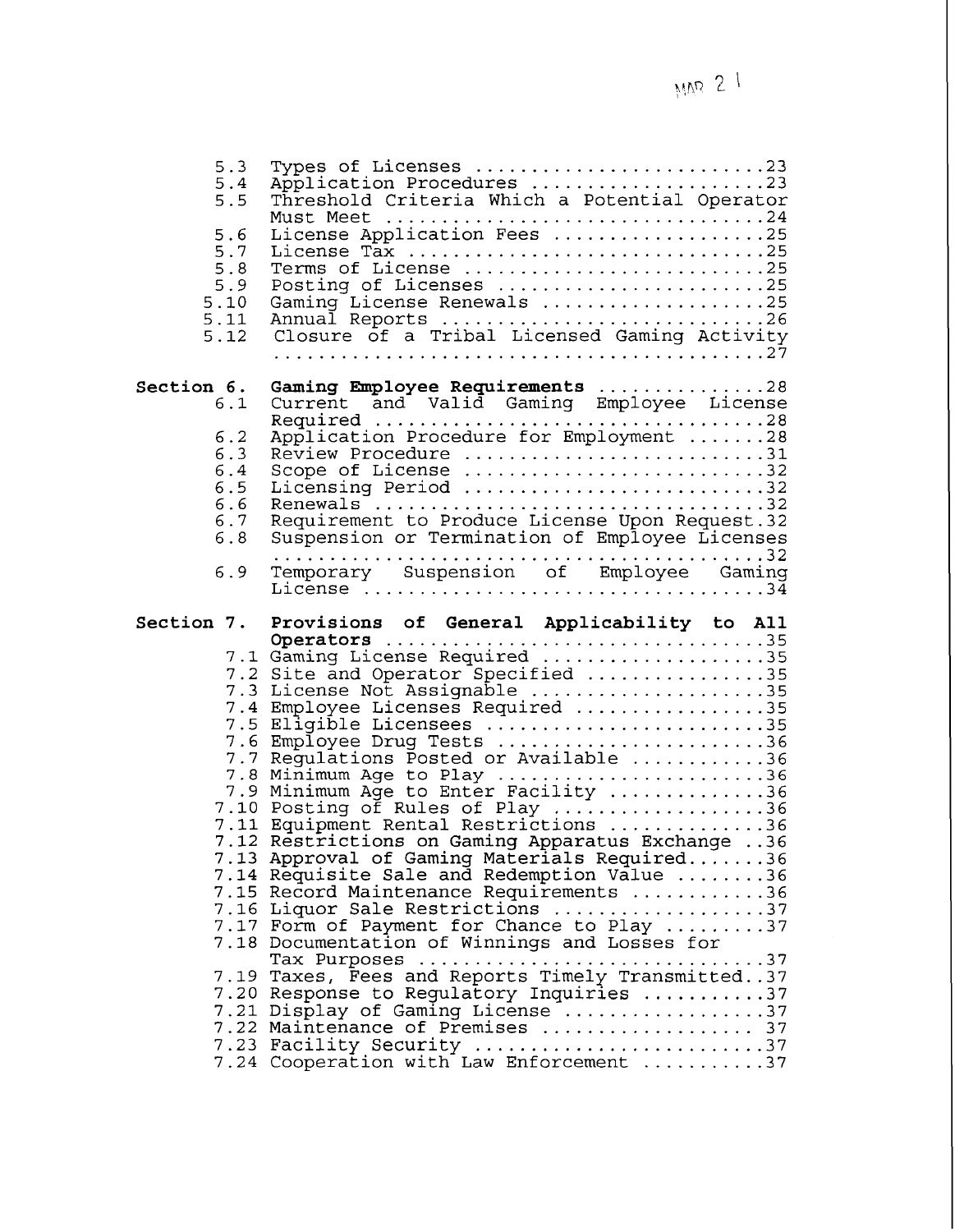| 7.30<br>7.31<br>7.32                   | 7.25 Record Inspection 37<br>7.26 Gaming Occasion Restrictions 38<br>7.27 Discrimination Prohibited 38<br>7.28 Financial Record Review 38<br>7.29 Use of Net Proceeds 38<br>Reporting Requirement Compliance 38<br>Tribal Law Violation 38<br>Employee Misconduct 38 |
|----------------------------------------|----------------------------------------------------------------------------------------------------------------------------------------------------------------------------------------------------------------------------------------------------------------------|
| Section 8.                             | Gross Proceeds Tax 38                                                                                                                                                                                                                                                |
| 8.1                                    |                                                                                                                                                                                                                                                                      |
| 8.2                                    | Separate Accounting Practices 39                                                                                                                                                                                                                                     |
| 8.3                                    | Tax Due Date; Accrual, Return and                                                                                                                                                                                                                                    |
| 8.4                                    | Signature 39<br>Annual Periodic Reconciliations 39                                                                                                                                                                                                                   |
| 8.5                                    | Tax Revenue Distribution 39                                                                                                                                                                                                                                          |
| 8.6                                    | Internal Service Fund 39                                                                                                                                                                                                                                             |
| 8.7                                    | Excess of Receipts over Expenses 40                                                                                                                                                                                                                                  |
| 8.8                                    | Annual Budget 40                                                                                                                                                                                                                                                     |
| Section 9.<br>9.1<br>9.2<br>9.3<br>9.4 | Operation of Tribally-Owned or Tribally-<br>Operated Games 40<br>Management by a Primary Management<br>Official40<br>Use of Net Revenues of Tribally-Owned or<br>Tribally- Operated Gaming Enterprises 41<br>Audit Requirements 41<br>Management Contracts 42        |
| Section 10.                            | Enforcement 44                                                                                                                                                                                                                                                       |
| 10.1                                   | Jurisdiction 44                                                                                                                                                                                                                                                      |
| 10.2                                   | Prohibited Acts 44                                                                                                                                                                                                                                                   |
| 10.3                                   | Criminal Violation 46                                                                                                                                                                                                                                                |
| 10.4                                   | Civil Violation 46                                                                                                                                                                                                                                                   |
| 10.5                                   | Cumulative Fines 46                                                                                                                                                                                                                                                  |
| 10.6                                   | Purpose of Civil Penalties 47                                                                                                                                                                                                                                        |
| 10.7                                   | Civil Action for Penalties 47                                                                                                                                                                                                                                        |
| 10.8                                   | Seizure of Property 47                                                                                                                                                                                                                                               |
| 10.9                                   | Reporting of Offenders 47                                                                                                                                                                                                                                            |
| Section 11.                            | Authorized Games 47                                                                                                                                                                                                                                                  |
| 11.1                                   | Games Playable 47                                                                                                                                                                                                                                                    |
| 11.2                                   | License Required 47                                                                                                                                                                                                                                                  |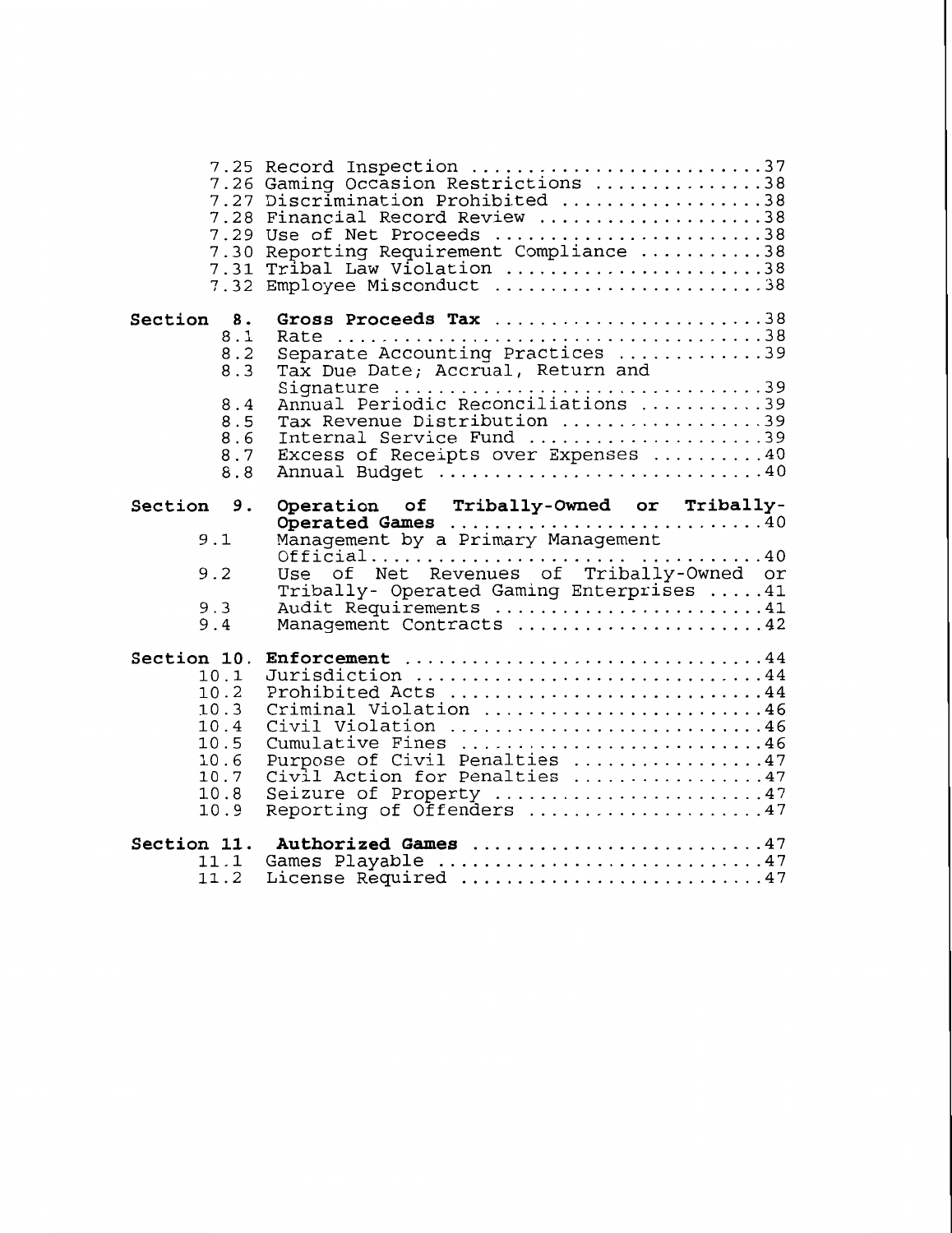that the applicant's information has been reviewed and there exists no barrier to employment. The applicant shall be notified in writing of the Commission's decision. If the Commission votes to deny a license, it shall include within this notification the specific reasons for its decision.

(B) A copy of the application, the results of the background checks performed and the Tribal Commission's findings and decision shall be forwarded to the National Indian Gaming Regulatory Commission before a license is issued.

(C) All applications, background checks and Commission decisions shall be retained in the Commission files for a period of at least ten (10) years.

### **6.4 Scope of License.**

(A) Any employee gaming licenses issued pursuant to this section shall be effective for only the location, job and employer contained in the application.

B) Any licensed employee shall apply to have his license transferred to a new location by requesting that transfer in writing to the Tribal Commission in a manner which details the new job and location and the operator for whom s/he proposes to work.

**6.5 Licensins Period.** Any permanent employee gaming license issued pursuant to this section shall be effective for a period of one year from the date of issuance and shall contain the licensee's photograph and shall state on its face the name of the employee, the location at which s/he is licensed to work, the gaming operator who employs him, the date that the license became effective and the date that it expires.

**6.6 Renewals.** A holder of an employee gaming license shall petition to have his license renewed, by applying to the Trlbal Commission for a renewal before hls orlglnal license has expired and updating all information contained in the original application.

**6.7 Requirement to Produce License Upon Request.** Any person receiving an employee gaming license must carry that license upon his person during all working hours and must produce that license upon the request of any person.

## 6.8 Suspension or Termination of Employee License.

(A) Grounds for Suspension or Termination. The Tribal Commission may suspend or terminate the license of any employee, after notice and an opportunity for a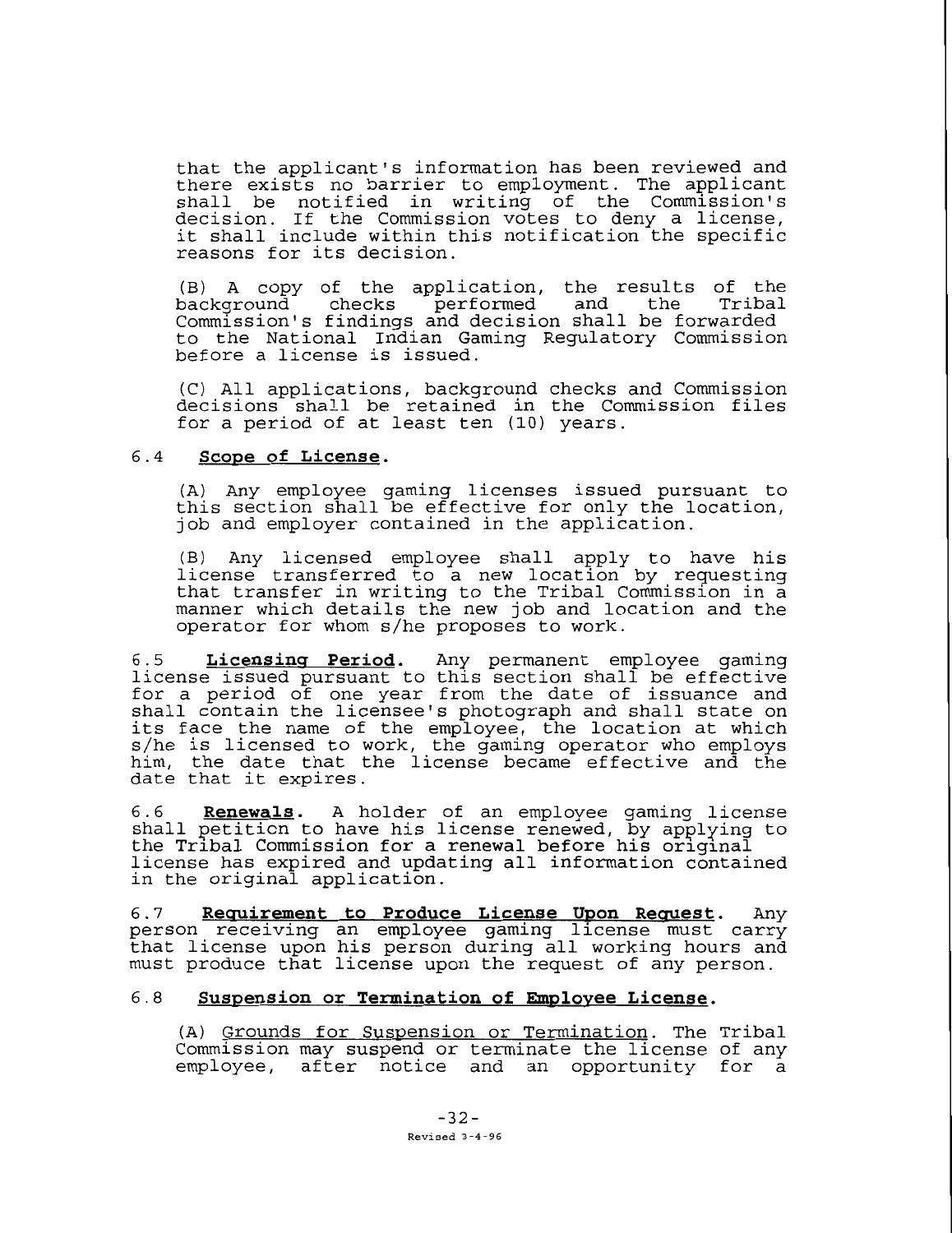hearing, for any of the following reasons:

(1) The employee has withheld pertinent information on his application;

(2) The employee has made false statements on the application;

(3) The employee has participated in gaming activity which was not authorized by any tribal gaming license;

(4) The employee has attempted to bribe a tribal council member, Commissioner or other person in an attempt to avoid or circumvent tribal law;

(5) The employee has offered something of value or accepted a loan, financing or other thing of value from a Tribal Commission member, a subordinate employee or any person participating in any gaming activity;

(6) The employee has knowingly promoted, played or participated in any gaming activity operated in violation of tribal or federal law or the tribal/state gaming compact;

(7) The employee has been knowingly involved in the falsification of books or records which relate to a transaction connected with the operation of gaming activity;

(8) The employee has violated any provision of this Ordinance or the rules and regulations of the Tribal Commission;

(9) The employee has been convicted of, or has entered a plea of nolo contendere to, any crime involving gaming, fraud, theft, embezzlement or other activity which, if perpetrated at his operator's place of employment, would injure or pose a threat to the public interest, or the integrity of the gaming activity, or the effective regulation of gaming or enhance the dangers of unfair, unsuitable or illegal gaming practices;

(10) The employee has refused to comply with any lawful order, inquiry or directive of the Tribal Commission, the Tribal Council, the federal government or any court of competent jurisdiction;

**(11)** The employee has been convicted of, or entered a plea of nolo contendere to, a crime